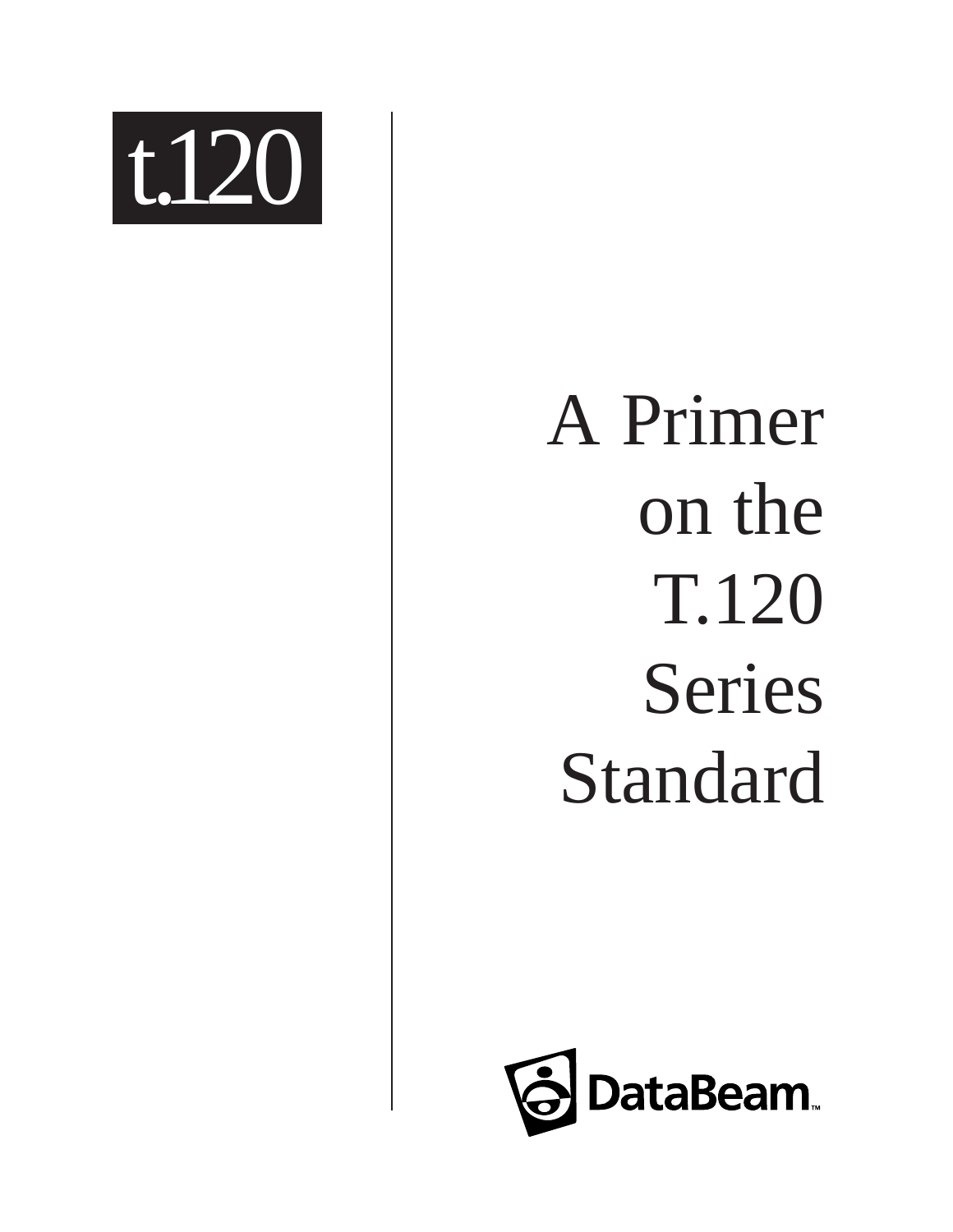# **A PRIMER ON THE T.120 SERIES STANDARDS**

The T.120 standard contains a series of communication and application protocols and services that provide support for real-time, multipoint data communications. These multipoint facilities are important building blocks for a whole new range of collaborative applications, including desktop data conferencing, multi-user applications, and multi-player gaming.

Broad in scope, T.120 is a comprehensive specification that solves several problems that have historically slowed market growth for applications of this nature. Perhaps most importantly, T.120 resolves complex technological issues in a manner that is acceptable to both the computing and telecommunications industries.

Established by the International Telecommunications Union (ITU), T.120 is a family of open standards that was defined by leading data communication practitioners in the industry. Over 100 key international vendors, including Apple, AT&T, British Telecom, Cisco Systems, Intel, MCI, Microsoft, and PictureTel, have committed to implementing T.120-based products and services.

While T.120 has emerged as a critical element in the data communications landscape, the only information that currently exists on the topic is a weighty and complicated set of standards documents. This primer bridges this information gap by summarizing T.120's major benefits, fundamental architectural elements, and core capabilities.

Broad vendor support means that end users will be able to choose from a variety of interoperable products.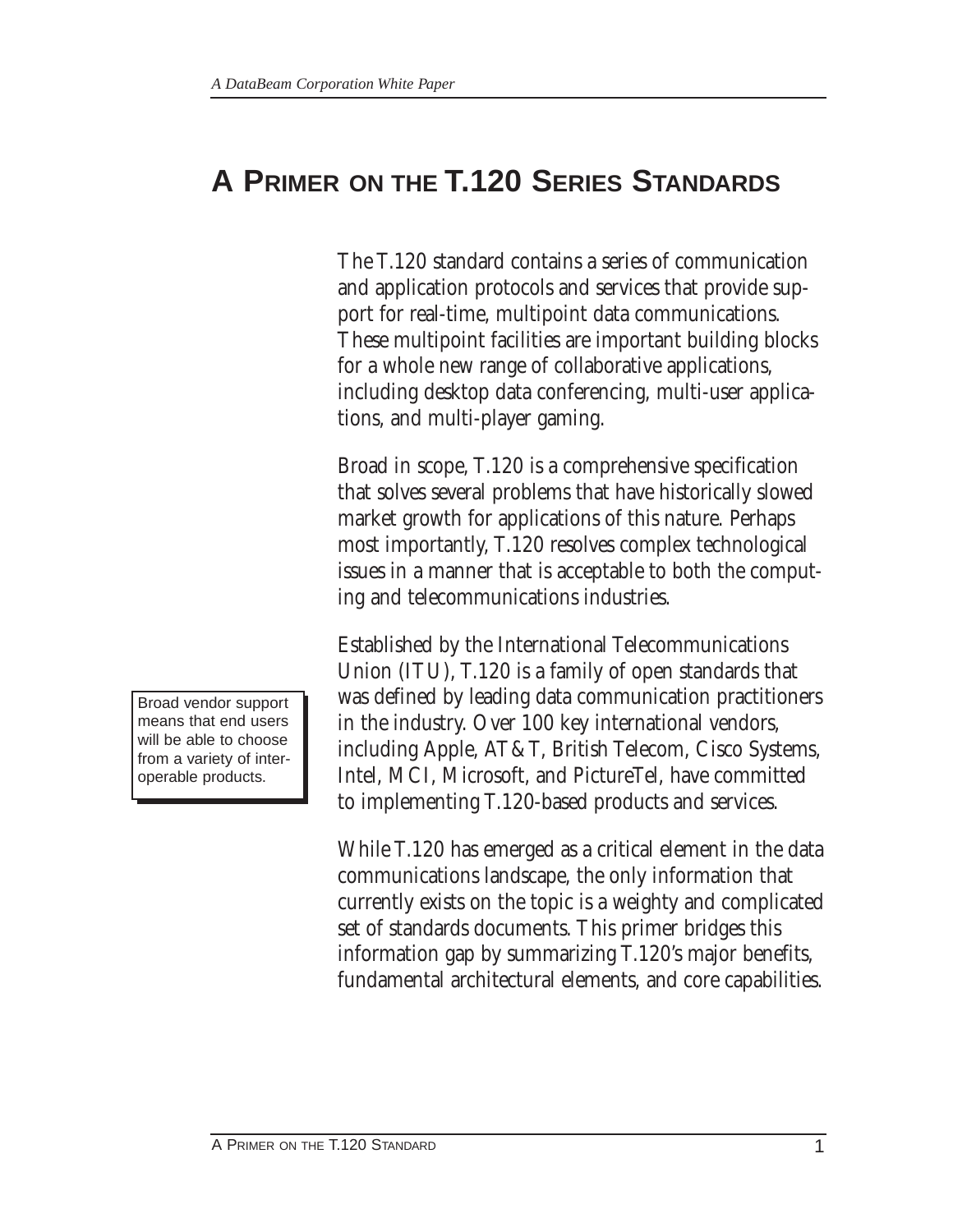# **KEY BENEFITS OF T.120**

So why all the excitement about T.120? The bottom line is that it provides exceptional benefits to end users, vendors, and developers tasked with implementing realtime applications. The following list is a high-level overview of the major benefits associated with the T.120 standard:

## **Multipoint Data Delivery**

T.120 provides an elegant abstraction for developers to create and manage a multipoint domain with ease. From an application perspective, data is seamlessly delivered to multiple parties in "realtime."

## **Interoperability**

T.120 allows endpoint applications from multiple vendors to interoperate. T.120 also specifies how applications may interoperate with (or through) a variety of network bridging products and services that also support the T.120 standard.

## **Reliable Data Delivery**

Error-corrected data delivery ensures that all endpoints will receive each data transmission.

## **Multicast Enabled Delivery**

In muliticast enabled networks, T.120 can employ reliable (ordered, guaranteed) and unreliable delivery services. Unreliable data delivery is also available without multicast. By using multicast, the T.120 infrastructure reduces network congestion and improves performance for the end user. The T.120 infrastructure can use both unicast and multicast simultaneously, providing a flexible solution for mixed unicast and multicast networks. The Multicast Adaptation Protocol (MAP) is expected to be ratified in early 1998.

## **Network Transparency**

Applications are completely shielded from the underlying data transport mechanism being used. Whether the transport is a high-speed LAN or a simple dial-up modem, the application developer is only concerned with a single, consistent set of application services.

## **Platform Independence**

Because the T.120 standard is completely free from any platform dependencies, it will readily take advantage of the

> inevitable advances in computing technology. In fact, DataBeam's customers have already ported the T.120 source code easily from Windows to a variety of environments, including OS/2, MAC/OS, several versions of UNIX, and other proprietary real-time operating systems.

## **Network Independence**

The T.120 standard supports a broad range of transport options, includ-

ing the Public Switched Telephone Networks (PSTN or POTS), Integrated Switched Digital Networks (ISDN), Packet Switched Digital Networks (PSDN), Circuit Switched Digital Networks (CSDN), and popular local area network protocols (such as TCP/IP and IPX via reference protocol). Furthermore, these vastly different network transports, operating at different speeds, can easily coexist in the same multipoint conference.

## **T.120 BENEFITS**

- ✔ Multipoint Data Delivery
- $\checkmark$  Interoperability
- $\checkmark$  Reliable Data Delivery
- ✔ Multicast Enabled Delivery
- $\checkmark$  Network Transparency
- $\checkmark$  Platform Independence
- $\checkmark$  Network Independence
- ✔ Support for Varied Topologies
- ✔ Application Independence
- $\checkmark$  Scalability
- $\checkmark$  Co-existence with Other **Standards**
- $\checkmark$  Extendability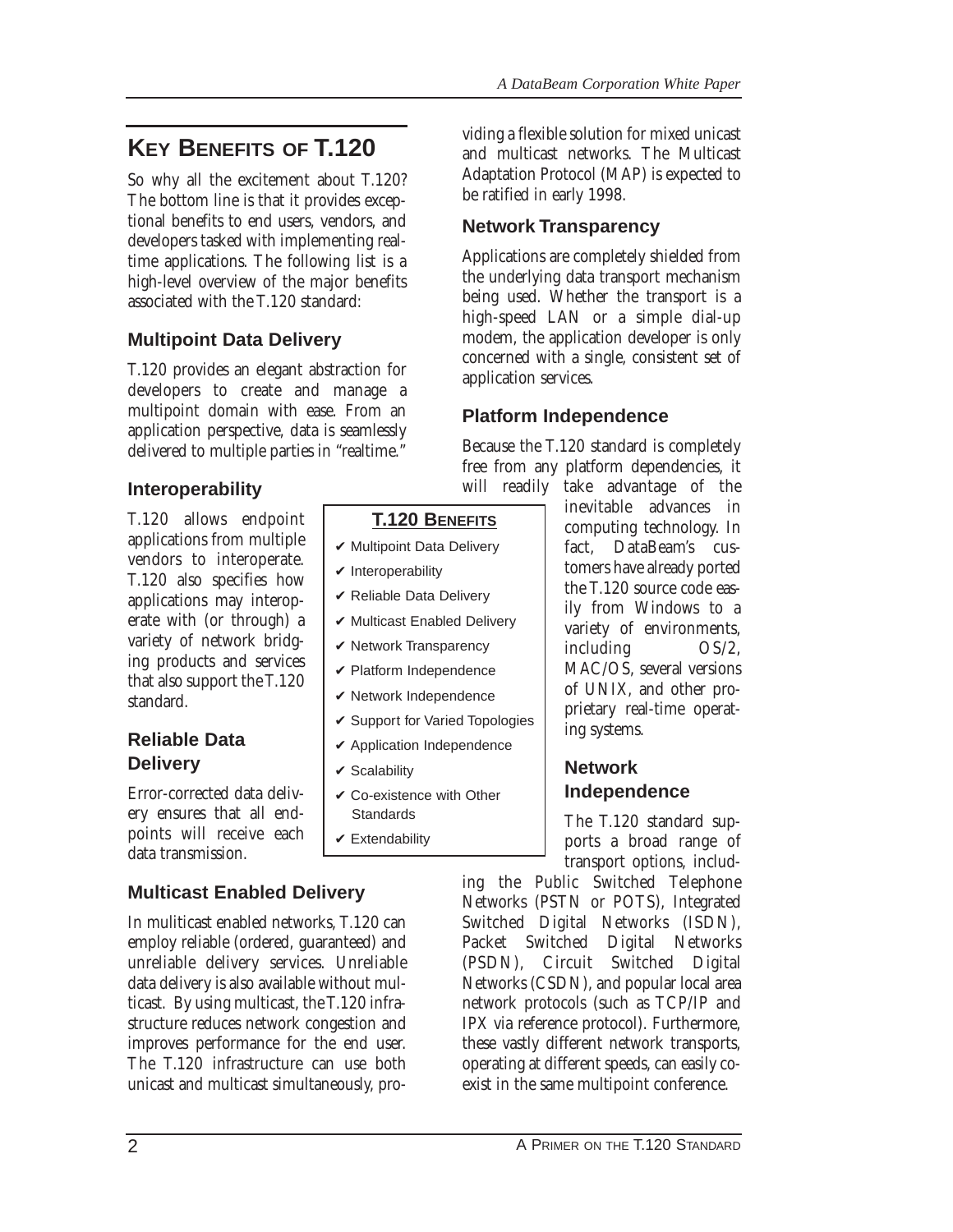#### **Support for Varied Topologies**

Multipoint conferences can be set up with virtually no limitation on network topology. Star topologies, with a single Multipoint Control Unit (MCU) will be common early on. The standard also supports a wide variety of other topologies ranging from those with multiple, cascaded MCUs to topologies as simple as a daisy-chain. In complex multipoint conferences, topology may have a significant impact on efficiency and performance.

#### **Application Independence**

Although the driving market force behind T.120 was teleconferencing, its designers purposely sought to satisfy a much broader range of application needs. Today, T.120 provides a generic, real-time communications facility that can be used by many different applications. These applications include interactive gaming, virtual reality and simulations, real-time subscription news feeds, and process control applications.

#### **Scalability**

T.120 is defined to be easily scalable from simple PC-based architectures to complex multi-processor environments characterized by their high performance. Resources for T.120 applications are plentiful, with practical limits imposed only by the confines of the specific platform running the software.

#### **Co-existence with Other Standards**

T.120 was designed to work alone or within the larger context of other ITU standards, such as the H.32x family of video conferencing standards. T.120 also supports and cross-references other important ITU standards, such as V.series modems.



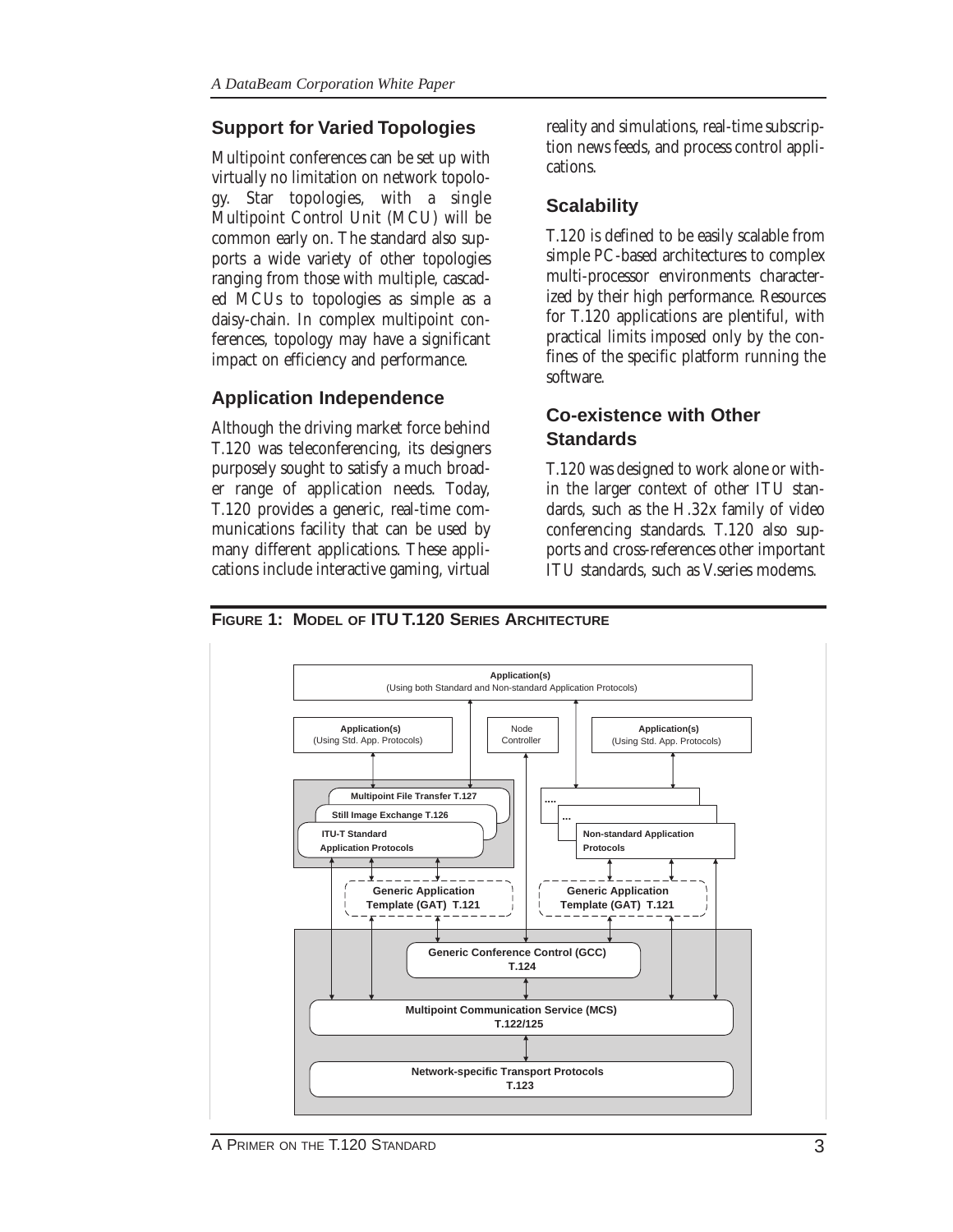## **Extendability**

The T.120 standard can be freely extended to include a variety of new capabilities, such as support for new transport stacks (like ATM or Frame Relay), improved security measures, and new applicationlevel protocols.

## **ARCHITECTURAL OVERVIEW**

The T.120 architecture relies on a multilayered approach with defined protocols and service definitions between layers. Each layer presumes that all layers exist below. Figure 1 provides a graphical representation of the T.120 architecture.

The lower level layers (T.122, T.123, T.124, and T.125) specify an applicationindependent mechanism for providing multipoint data communication services to any application that can use these facilities. The upper level layers (T.126 and T.127) define protocols for specific conferencing applications, such as shared whiteboarding and multipoint file transfer. Applications using these standardized protocols can co-exist in the same conference with applications using proprietary protocols. In fact, a single application may even use a mix of standardized and nonstandardized protocols.

## **COMPONENT OVERVIEW**

The following overview describes the key characteristics and concepts behind each individual component of the T.120 standard. This overview starts at the bottom of the T.120 stack and progresses upward.

### **Transport Stacks - T.123**

T.120 applications expect the underlying transport to provide reliable delivery of its Protocol Data Units (PDUs) and to segment and sequence that data. T.123 specifies transport profiles for each of the following:

- Public Switched Telephone • Networks (PSTN)
- Integrated Switched Digital • Networks (ISDN)
- Circuit Switched Digital Networks (CSDN)
- Packet Switched Digital • Networks (PSDN)
- TCP/IP
- Novell Netware IPX • (via reference profile)

As highlighted below in Figure 2, the T.123 layer presents a uniform OSI transport interface and services (X.214/X.224)



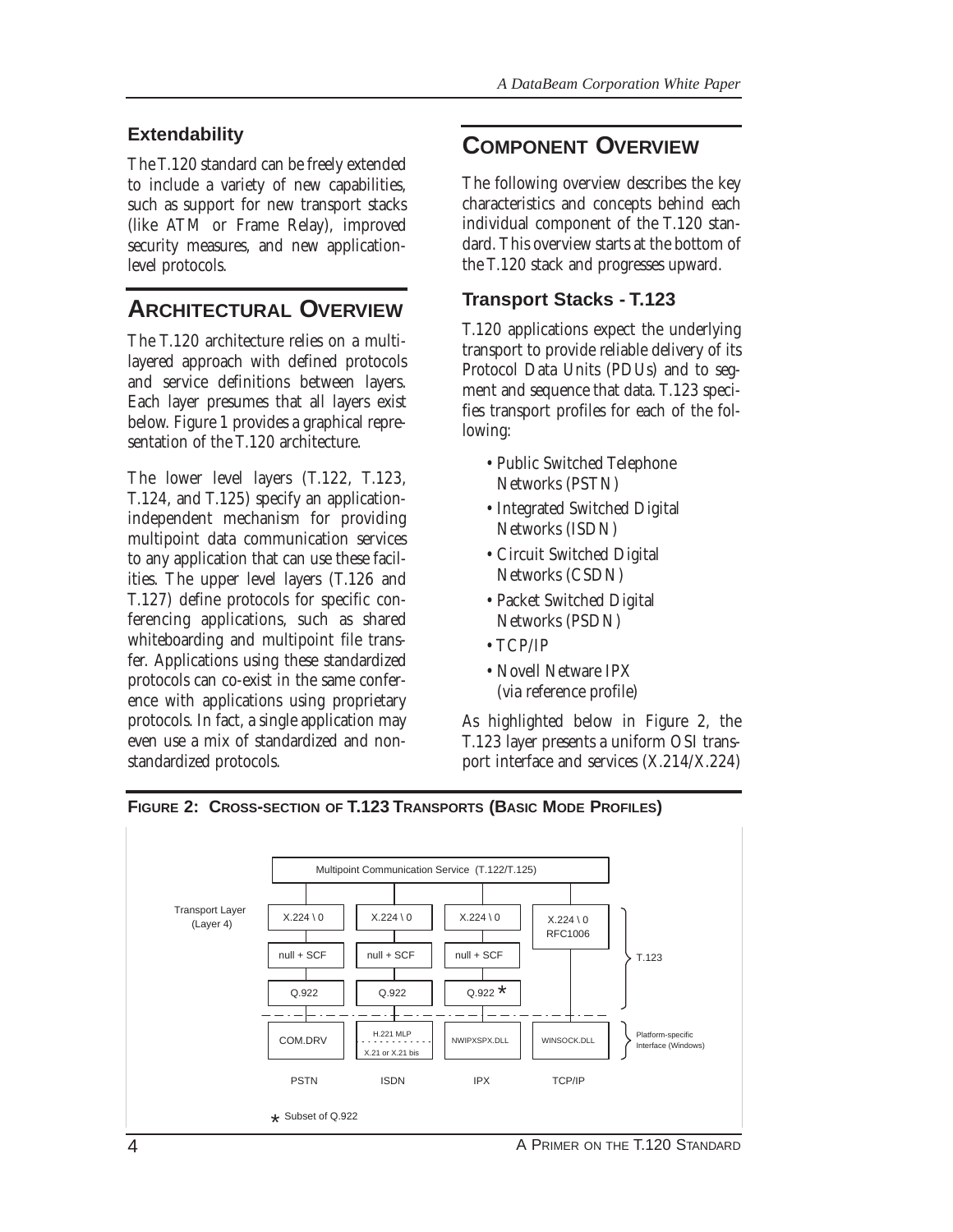to the MCS layer above. The T.123 layer includes built-in error correction facilities so application developers do not have to rely on special hardware facilities to perform this function.

In a given computing environment, a transport stack typically plugs into a local facility that provides an interface to the specific transport connection. For example, in the Windows environment,

DataBeam's transport stacks plug into COMM.DRV for modem communications, WINSOCK.DLL for TCP/IP and UDP/IP communications, and NWIPXSPX. DLL for Novell IPX communications support.

The Multicast Adaptation Protocol (MAP) service layer is a new extension to MCS. MAP manages unicast- and multicast-based transports. MAP can be used with any transport where multicast is available, such as IP networks. While multicast provides unreliable delivery, many applications using T.120 require reliable services. Developers can incorporate a variety of multicast error correction schemes into MAP, thereby selecting the scheme most closely aligned with their application.

In 1996, the ITU is expected to adopt extensions to support important new

> transport facilities, such as Asynchronous Transfer Mode (ATM) and H.324 POTS videophone. It is necessary to note that developers can easily produce a proprietary transport stack (supporting, for example, AppleTalk) that transparently

uses the services above T.123. An important function of MCUs or T.120-enabled bridges, routers, or gateways is to provide transparent interworking across different network boundaries.

#### **FIGURE 3: EXAMPLES OF VALID MCS TOPOLOGIES**



The MCU is a logical construct whose role may be served by a node on a desktop or by specialpurpose equipment within the network.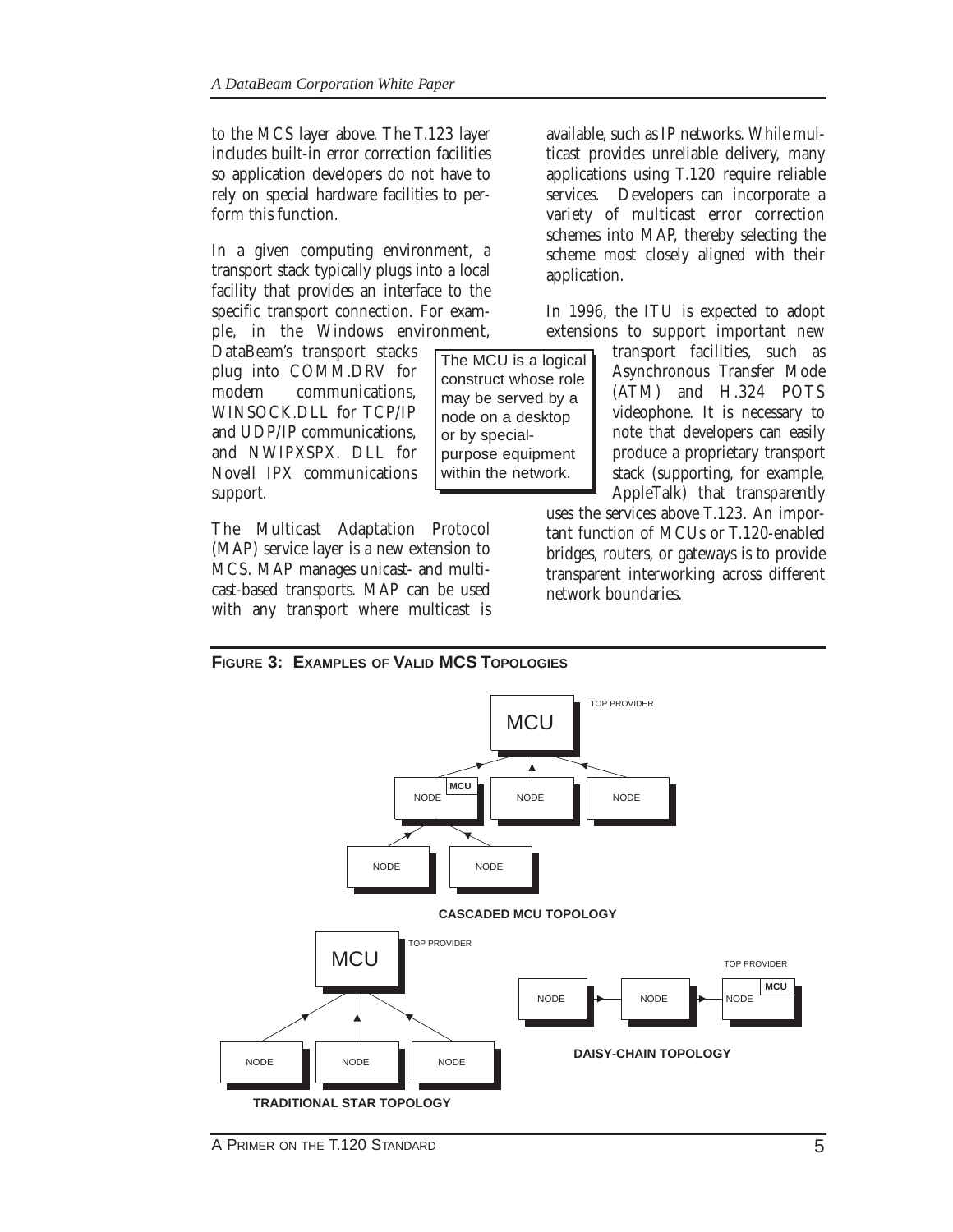#### **Multipoint Communication Service (MCS) - T.122, T.125**

T.122 defines the multipoint services available to the developer, while T.125 specifies the data transmission protocol. Together they form MCS, the multipoint "engine" of the T.120 conference. MCS relies on T.123 to deliver the data. (Use of MCS is entirely independent of the actual T.123 transport stack(s) that is loaded.)

#### **FIGURE 4: CHANNEL DIAGRAM**



MCS is a powerful tool that can be used to solve virtually any multipoint application design requirement. MCS is an elegant abstraction of a complex organism. Learning to use MCS effectively is the key to successfully developing real-time applications.

#### **How MCS Works**

In a conference, multiple endpoints (or MCS *nodes*) are logically connected together to form what T.120 refers to as a *domain*. Domains generally equate to the concept of a conference. An application

may actually be *attached* to multiple domains simultaneously. For example, the chairperson of a large online conference may simultaneously monitor information being discussed among several activity groups.

In a T.120 conference, nodes connect upward to a Multipoint Control Unit (MCU). The MCU model in T.120 provides a reliable approach that works in both public and private networks. Multiple MCUs may be easily chained together in a single domain. Figure 3 illustrates three potential topology structures. Each domain has a single *Top Provider* or MCU that houses the information base critical to the conference. If the Top Provider either fails or leaves a conference, the conference is terminated. If a lower level MCU (i.e., not the Top Provider) fails, only the nodes on the tree below that MCU are dropped from the conference. Because all nodes contain MCS, they are all potentially "MCUs."

One of the critical features of the T.120 approach is the ability to direct data. This feature allows applications to communicate efficiently. MCS applications direct data within a domain via the use of *channels*. An application can choose to use multiple channels simultaneously for whatever purposes it needs (for example, separating annotation and file transfer operations). Application instances choose to obtain information by *subscribing* to whichever channel(s) contains the desired data. These channel assignments can be dynamically changed during the life of the conference. Figure 4 presents an overview of multiple channels in use within a domain.

It is the application developer's responsibility to determine how to use channels

#### **TABLE 1: CHANNEL SETUP EXAMPLE**

| Channel | Type                          | Priority | Routing  |
|---------|-------------------------------|----------|----------|
|         | <b>Error Control Channels</b> | Top      | Standard |
| 2       | Annotations                   | High     | Uniform  |
| 3       | <b>Bitmap Images</b>          | Medium   | Uniform  |
| 4       | File Transfer                 | Low      | Standard |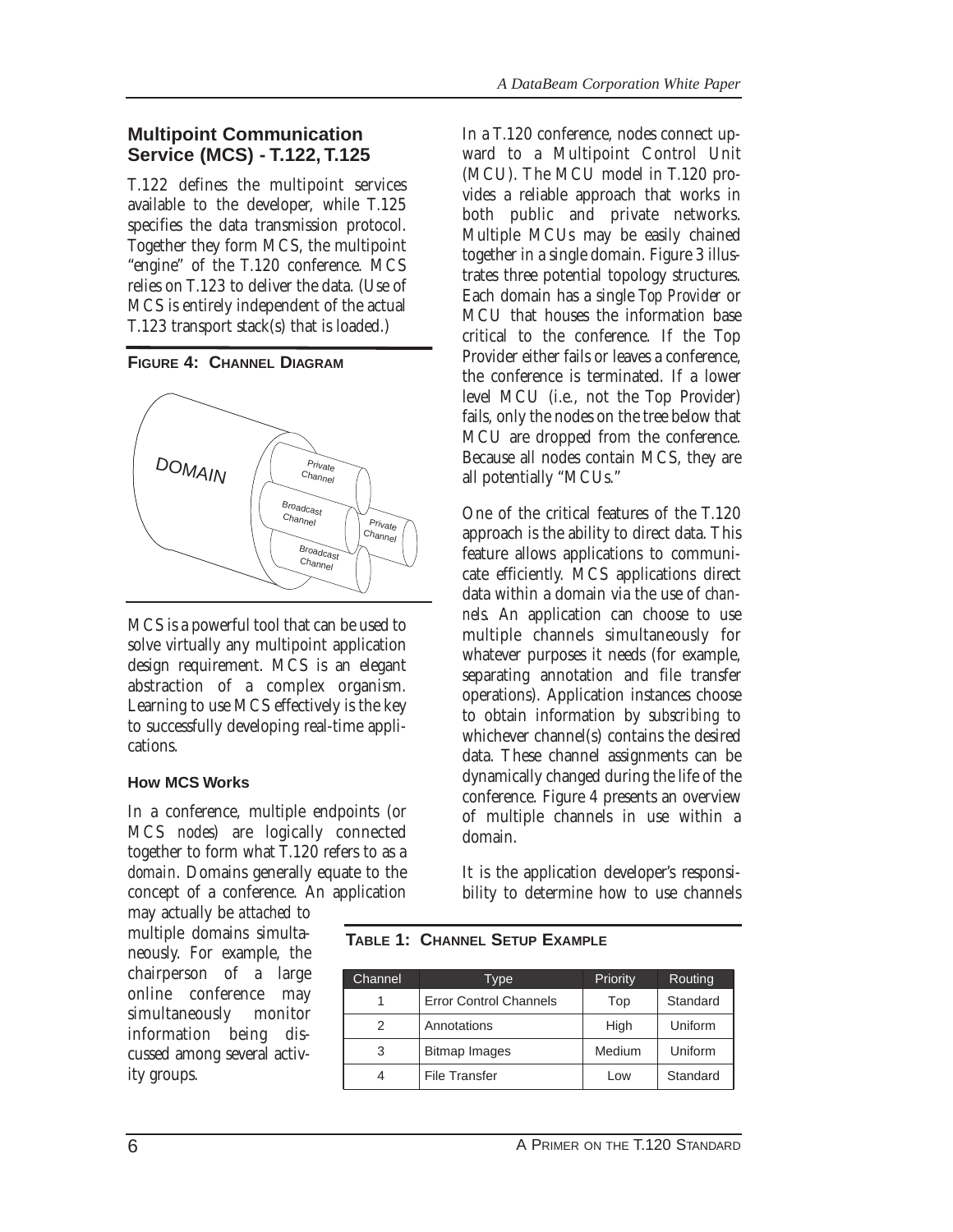within an application. For example, an application may send control information along a single channel and application data along a series of channels that may vary depending upon the type of data being sent. The application developer may also take advantage of the MCS concept of *private channels* to direct data to a discrete subset of a given conference.

Data may be sent with one of four *priority* levels. MCS applications may also specify that data is routed along the quickest path of delivery using the *standard* send command. If the application uses the *uniform* send command, it ensures that data from multiple senders will arrive at all destinations in the same order. Uniform data always travels all the way up the tree to the Top Provider. Table 1 provides an example of how a document conferencing application could set up its channels. Reliable or unreliable data delivery is determined by the application.

There are no constraints on the size of the data sent from an application to MCS. Segmentation of data is automatically performed on behalf of the application. However, after receiving the data it is the application's responsibility to reassemble the data by monitoring flags provided when the data is delivered.

*Tokens* are the last major facility provided

by MCS. Services are provided to grab, pass, inhibit, release, and query tokens. Token resources may be used as either exclusive (i.e., locking) or nonexclusive entities.

Tokens can be used by an appli-

cation in a number of ways. For example, an application may specify that only the holder of a specific token, such as the conductor, may send information in the conference.

Another popular use of tokens is to coordinate tasks within a domain. For example, suppose a teacher wants to be sure that every student in a distance learning session answered a particular question before displaying the answer. Each node in the underlying application *inhibits* a specific token after receiving the request to answer the question. The token is released by each node when an answer is provided. In the background, the teacher's application continuously polls the state of the token. When all nodes have released the token, the application presents the teacher with a visual cue that the class is ready for the answer.

#### **Generic Conference Control (GCC) - T.124**

Generic Conference Control provides a comprehensive set of facilities for establishing and managing the multipoint conference. It is with GCC that we first see features that are specific to the electronic conference.

At the heart of GCC is an important information base about the state of the various conferences it may be servicing. One node, which may be the MCU itself, serves as the Top Provider for GCC information. Any actions or requests from lower GCC nodes ultimately filter up to this Top Provider.

> Using mechanisms in GCC, applications create conferences, join conferences, and invite others to conferences. As endpoints join and leave conferences, the information base in GCC is updated and can be

used to automatically notify all endpoints when these actions occur. GCC also knows who is the Top Provider for the conference. However, GCC does not contain detailed topology information about the means by which nodes from lower branches are connected to the conference.

One of GCC's most important roles is to maintain information about the nodes and applications that are in a conference.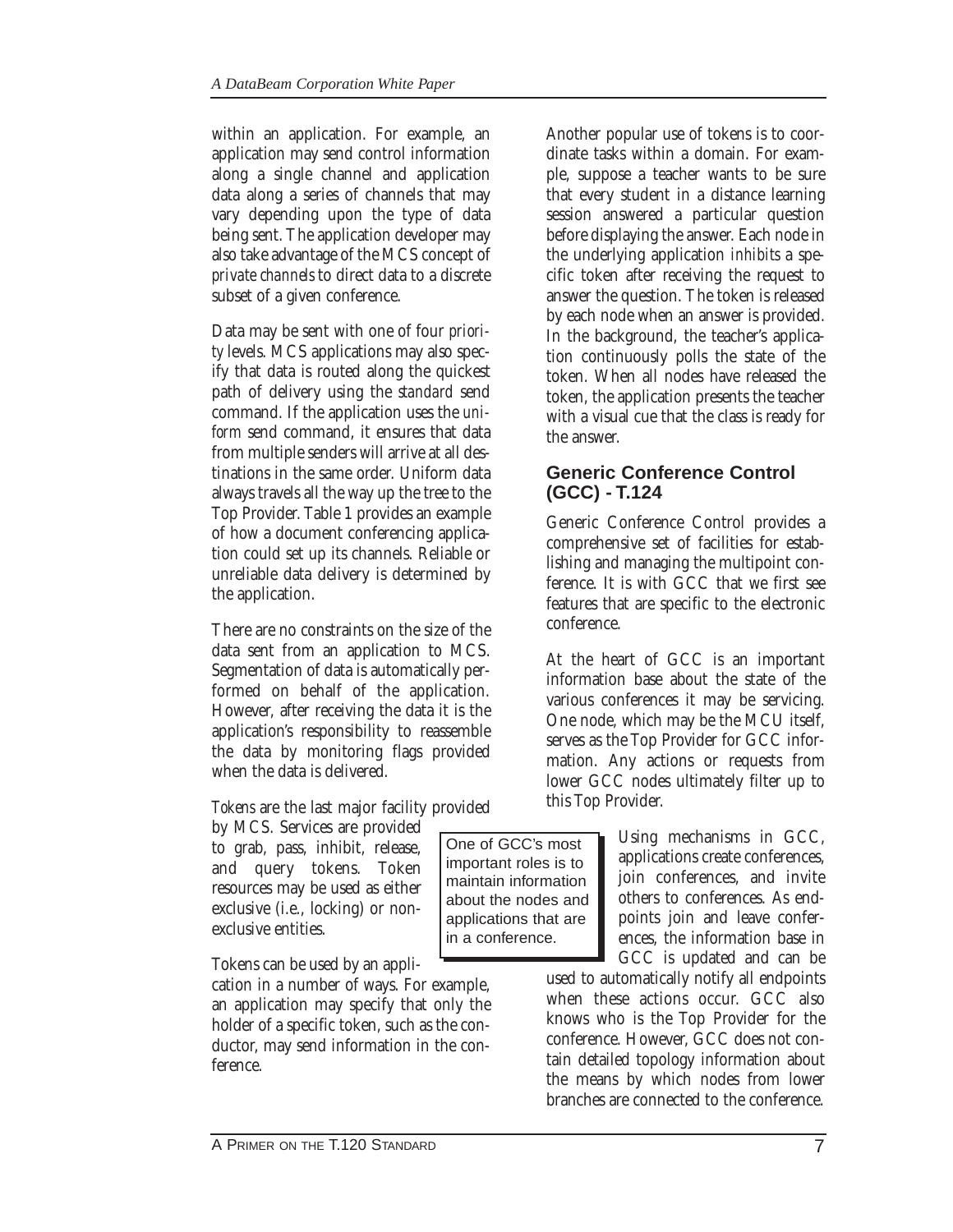**FIGURE 5: T.121 GENERIC APPLICATION TEMPLATE**



Every application in a conference must register its unique *application key* with GCC. This enables any subsequent joining nodes to find compatible applications. Furthermore, GCC provides robust facilities for applications to exchange capabilities and arbitrate feature sets. In this way, applications from different vendors can readily establish whether or not they can interoperate and at what feature level. This arbitration facility is the mechanism used to ensure backward compatibility between different versions of the same application.

GCC also provides conference security. This allows applications to incorporate password protection or "lock" facilities to prevent uninvited users from joining a conference.

Another key function of GCC is its ability to dynamically track MCS resources. Since multiple applications can use MCS at the same time, applications rely on GCC to prevent conflicts for MCS resources, such as channels and tokens. This ensures that applications do not step on each other by attaching to the same channel or requesting a token already in use by another application.

Finally, GCC provides capabilities for supporting the concept of *conductorship* in a conference. GCC allows the application to identify the conductor and a means in which to transfer the conductor's "baton." The developer is free to decide how to use these conductorship facilities within the application.

#### **T.124 Revised**

As part of the ongoing enhancement process for the T.120 standards, the ITU has completed a draft revision of T.124. The new version, called T.124 Revised, introduces a number of changes to improve scalability. The most significant changes address the need to distribute roster information to all nodes participating in a conference, as well as improvements in the efficiency of sending roster refresh information (from the Top Provider) any time a node joins or leaves a conference.

To improve the distribution of roster information, the concept of Node Categories was introduced. These categories provide a way for a T.124 node to join or leave a conference without affecting the roster information that was distributed throughout a conference. In addi-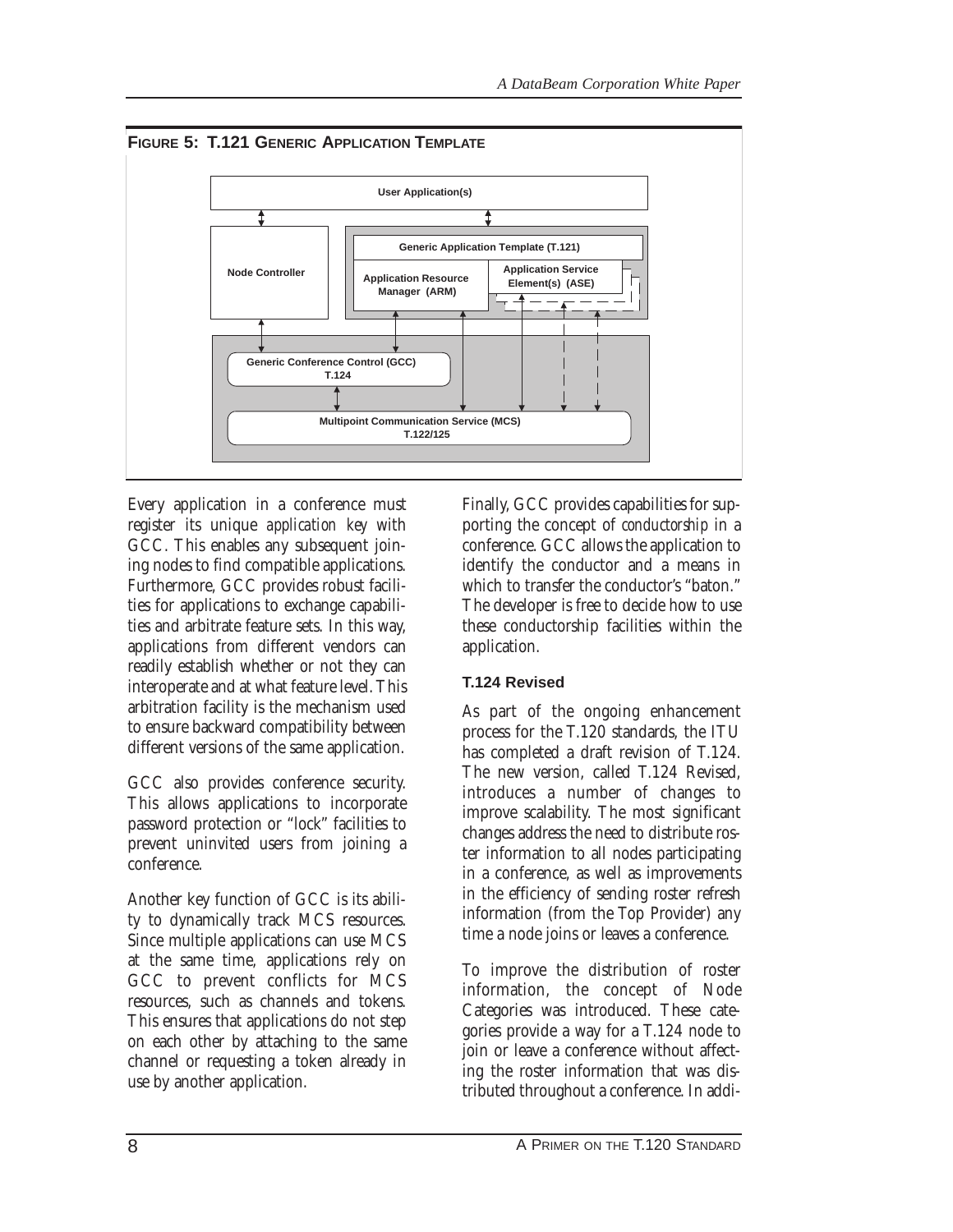

**FIGURE 6: T.126 WORKSPACE DIAGRAM**

tion, the Full Roster Refresh, which was previously sent any time a new node joined a conference, was eliminated by sending out roster details from the Top Provder. These changes will not affect backward compatibility to earlier revisions of T.124. This revision will go to the ITU for Decision in March of 1998.

#### **Generic Application Template (GAT) - T.121**

T.121 provides a template for T.120 resource management that developers should use as a guide for building application protocols. T.121 is mandatory for standardized application protocols and is highly recommended for non-standard application protocols. The template ensures consistency and reduces the potential for unforeseen interaction between different protocol implementations.

Within the T.121 model, GAT defines a generic Application Resource Manager (ARM). This entity manages GCC and MCS resources on behalf of the application protocol-specific functionality defined as an Application Service Element (ASE). Figure 5 demonstrates the GAT model within the T.120 architecture. Simply put, GAT provides a consistent model for managing T.120 resources required by the application to which the developer adds application-specific functionality.

GAT's functionality is considered to be generic and common to all application protocols. GAT's services include enrolling the application in GCC and attaching to MCS domains. GAT also manages channels, tokens, and capabilities on behalf of the application. On a broader scale, GAT responds to GCC indica-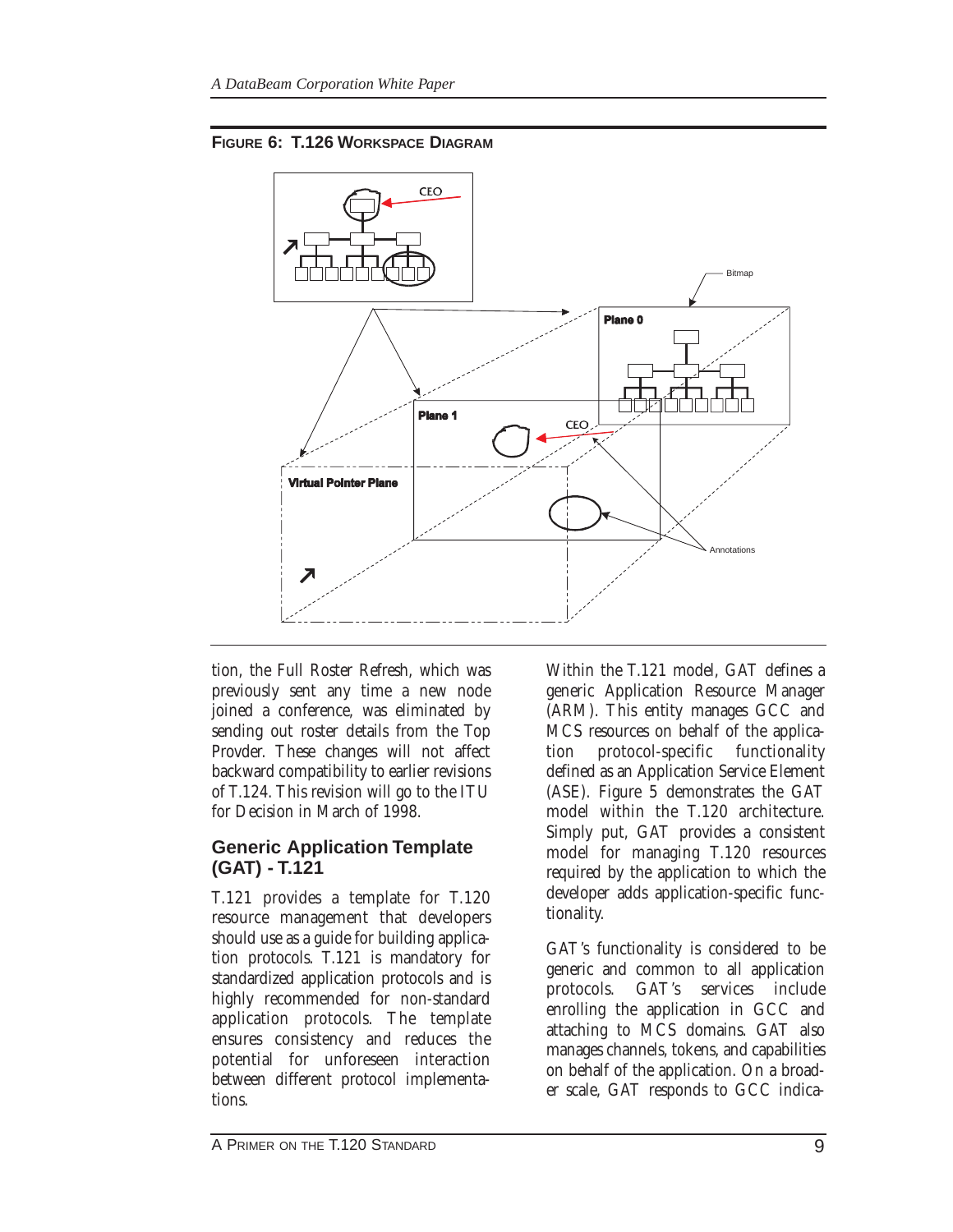**FIGURE 7: T.127 FILE TRANSFER MODEL**



tions and can invoke peer applications on other nodes in the conference.

#### **Still Image Exchange and Annotation (SI) - T.126**

T.126 defines a protocol for viewing and annotating still images transmitted between two or more applications. This capability is often referred to as document conferencing or *shared whiteboarding.* 

An important benefit of T.126 is that it readily shares visual information between applications that are running on dramatically different platforms. For example, a Windows-based desktop application could easily interoperate with a collaboration program running on a PowerMac. Similarly, a group-oriented conferencing system, without a PC-style interface, could share data with multiple users running common PC desktop software.

As Figure 6 illustrates, T.126 presents the concept of shared virtual *workspaces* that are manipulated by the endpoint applications. Each workspace may contain a collection of objects that include bitmap images and annotation primitives, such as rectangles and freehand lines. Bitmaps typically originate from application information, such as a word processing docu-

ment or a presentation slide. Because of their size, bitmaps are often compressed to improve performance over lower-speed communication links.

T.126 is designed to provide a minimum set of capabilities required to share information between disparate applications. Because T.126 is simply a protocol, it does not provide any of the API-level structures that allow application developers to easily incorporate shared whiteboarding into an application. These types of facilities can only be found in toolkit-level implementations of the standard (such as DataBeam's Shared Whiteboard Application Toolkit, known as SWAT).

#### **Multipoint Binary File Transfer - T.127**

T.127 specifies a means for applications to transmit files between multiple endpoints in a conference. Files can be transferred to all participants in the conference or to a specified subset of the conference. Multiple file transfer operations may occur simultaneously in any given conference and developers can specify priority levels for the file delivery. Finally, T.127 provides options for compressing files before delivering the data. Figure 7 dis-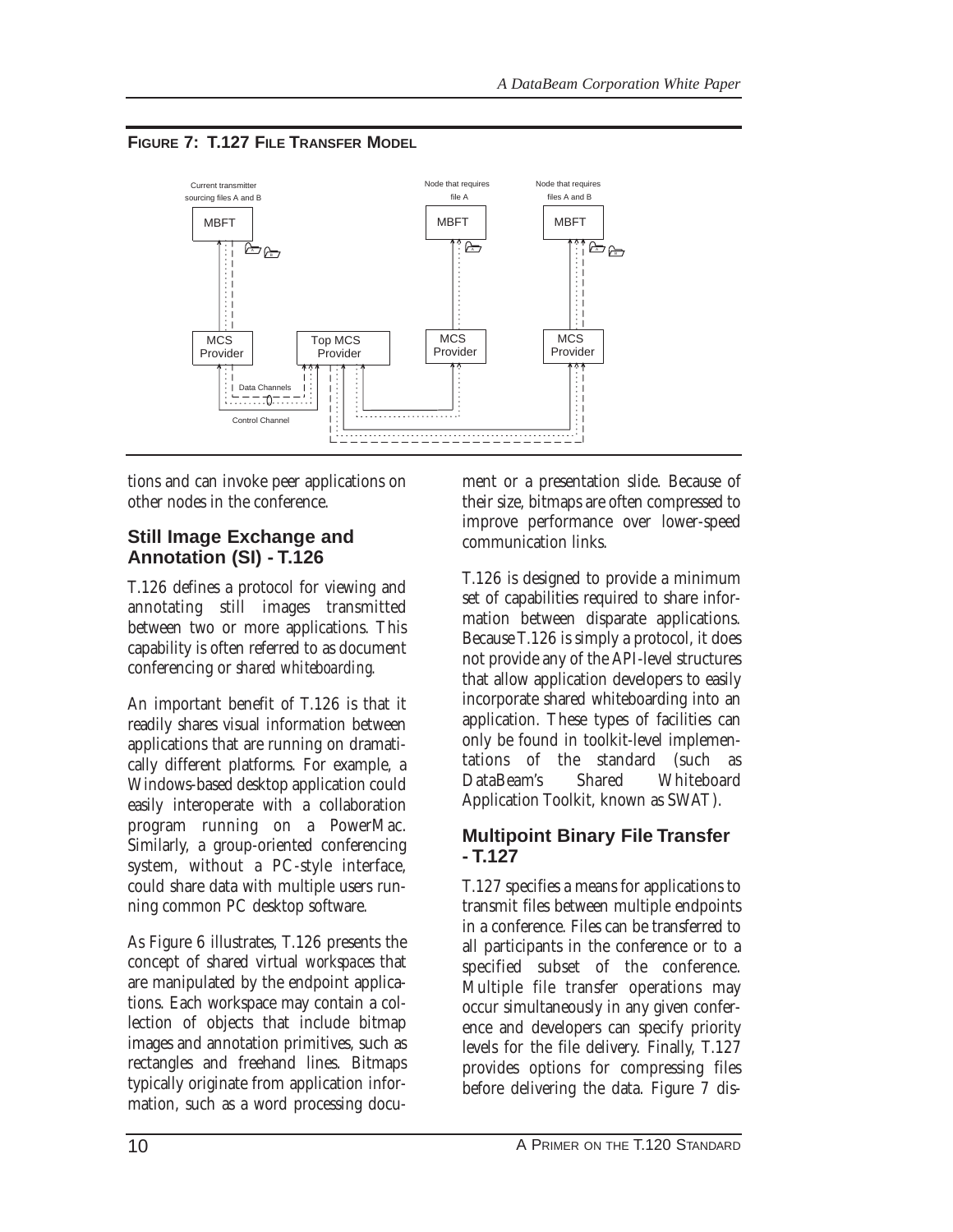

#### **FIGURE 8: NETWORK-LEVEL INTEROPERABILITY DIAGRAM**

plays a view of conference-wide and individual file transfers.

#### **Node Controller**

The Node Controller manages defined GCC Service Access Points (SAPs). This provides the node flexibility in responding to GCC events. Most of these GCC events relate to establishing conferences, adding or removing nodes from a conference, and breaking down and distributing information. The Node Controller's primary responsibility is to translate these events and respond appropriately.

Some GCC events can be handled automatically; for example, when a remote party joins a conference, each local Node Controller can post a simple message informing the local user that "Bill Smith has joined the conference." Other events may require user intervention; for example, when a remote party issues an invitation to join a conference, the local Node Controller posts a dialog box stating that "Mary Jones has invited you to the Design Review conference. <Accept> <Decline>."

Node controllers can be MCU-based, terminal-based, or dual-purpose. DataBeam's application, FarSite, for example, contains a dual-purpose Node Controller. The range of functionality found within a Node Controller can vary dramatically by implementation.

Only one Node Controller can exist on an active T.120 endpoint. Therefore, if multiple applications need to simultaneously use T.120 services, the Node Controller needs to be accessible to each application. The local interface to the Node Controller is application- and vendor-specific and is not detailed in the T.120 documentation.

## **INTEROPERABILITY**

Buyers overwhelmingly rate interoperability as the number one purchase criteria in their evaluation of teleconferencing products. For most end users, interoperability translates to "my application can talk to your application"—regardless of which vendor supplied the product or on what platform it runs. When examining the T.120 standard closely, buyers can see that it provides for two levels of interoperability: application-level interoperability and network-level interoperability.

#### **Network-level Interoperability**

Network-level interoperability means that a given product can interwork with like products through the infrastructure of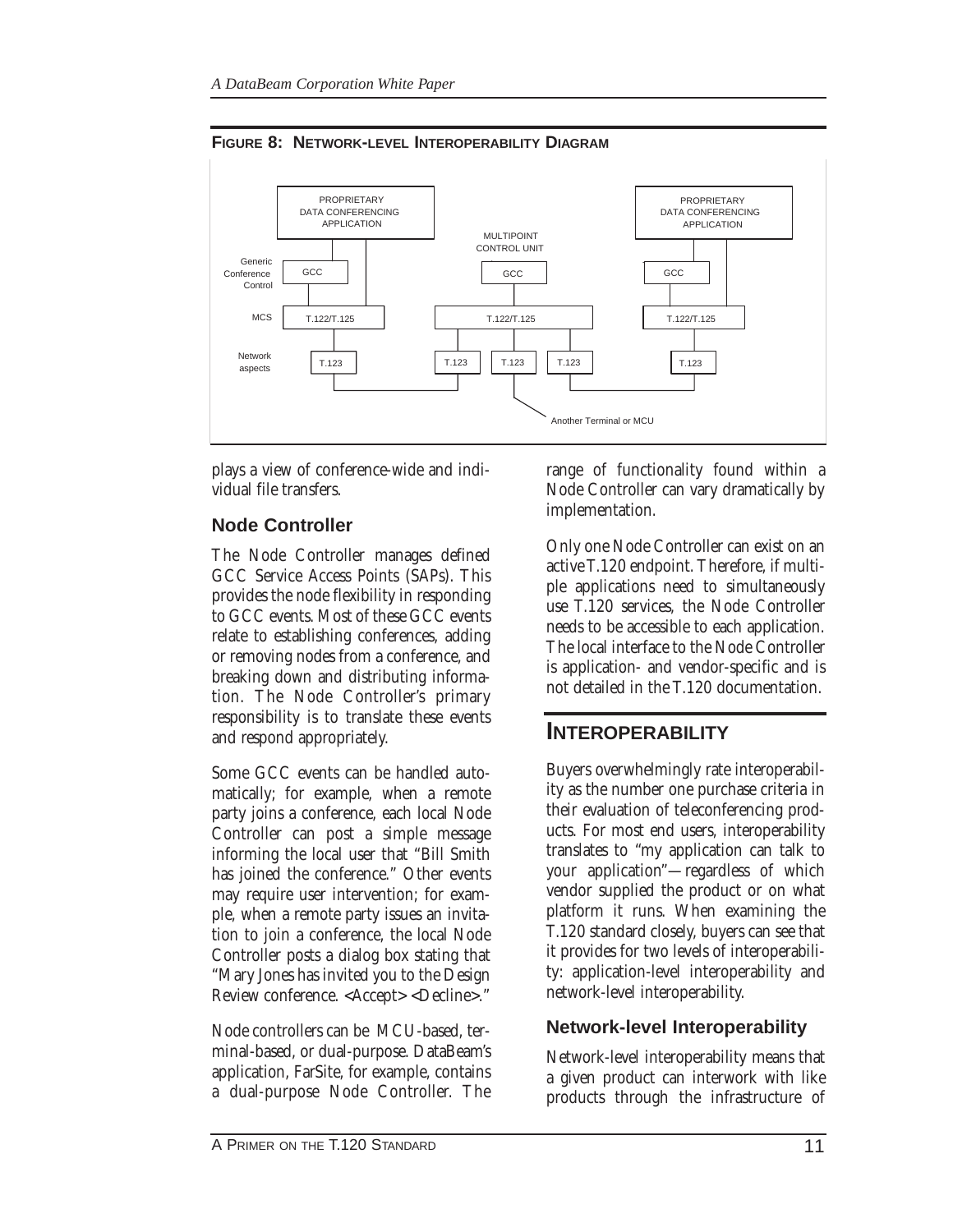

#### **FIGURE 9: APPLICATION-LEVEL INTEROPERABILITY DIAGRAM**

network products and services that support T.120. For example, T.120-based conferencing bridges (MCUs) that can support hundreds of simultaneous users are now being developed. If an application supports only the lower layers of T.120, customers can use these MCUs to host a multipoint conference only if everyone in the conference is using the exact same product. Figure 8 displays network interoperability through a conference of *like products.*

#### **Application-level Interoperability**

The upper levels of T.120 specify protocols for common conferencing applications, such as shared whiteboarding and binary file transfer. Applications supporting these protocols can interoperate with any other application that provides similar support, regardless of the vendor or platform used. For example, through T.126, users of DataBeam's FarSite application will be able to share and mark up documents with users of group conferencing systems. This interoperability will exist in simple point-to-point conferences as well as large multipoint conferences using a conference bridge. Figure 9 represents

application-level interoperability between two standards-based applications connected in a conference.

In the short-term, network-level interoperability will be the most common form of T.120 support found in conferencing applications. This is largely due to the fact that the lower-level T.120 layers were ratified by the ITU more than a year in advance of the application-level layers. However, end users will not be satisfied with network interoperability alone. For the market to grow, vendors will have to deliver the same application-level interoperability (or endpoint interoperability) that customers enjoy today with fax machines and telephones.

## **RATIFICATION OF THE T.120 AND FUTURE T.130 STANDARDS**

The Recommendations for the core multipoint communications infrastructure components (T.122, T.123, T.124 and T.125) were ratified by the ITU between March of 1993 and March of 1995. The first of the application standards (T.126 and T.127) was approved in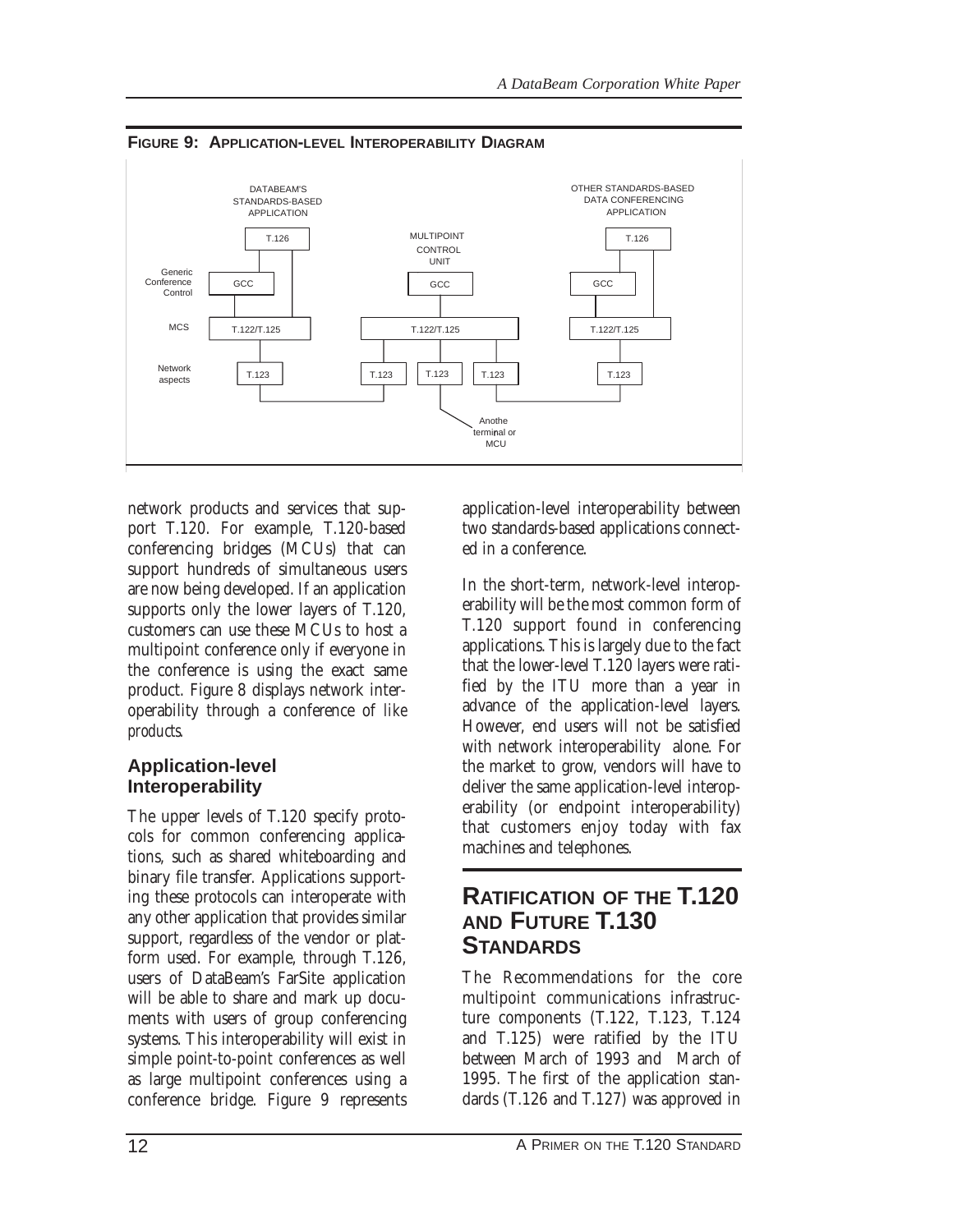March of 1995. An overview of the T.120 series was approved in February of 1996 as Recommendation T.120. T.121 (GAT) was also approved at that time. Stable drafts of these recommendations existed for some time prior to the ratification, thereby providing a means for DataBeam to actively develop products in parallel to the standardization effort.

The existing ratified standards are being actively discussed for possible amendments and extensions. This commonly occurs when implementation and interoperability issues arise.

#### **T.130 Audio-visual Control For Multimedia Conferencing**

The T.130 series of recommendations define an architecture, a management and control protocol, and a set of services which together make up an Audio-Visual Control system (AVC). This system supports the use of real-time streams and services in a multimedia conferencing environment. The protocol and services section, outlined in T.132, consists of two parts: management and control. Together, they allow Network Elements, such as the traditional MCU, Gateway, or Conference Server, to provide T.132 audio and video services to their endpoints. Some of the services include Stream Identification, On-Air Identification, Video Switching, Audio Mixing, Remote Device Control, and Continuous Presence.

The T.130 series is built upon existing ITU-T conferencing recommendations such as the H.320 audio-visual conferencing series and the T.120 series for multipoint data conferencing. The T.130 series is compatible with systems, such as H.323, in which audio and video are



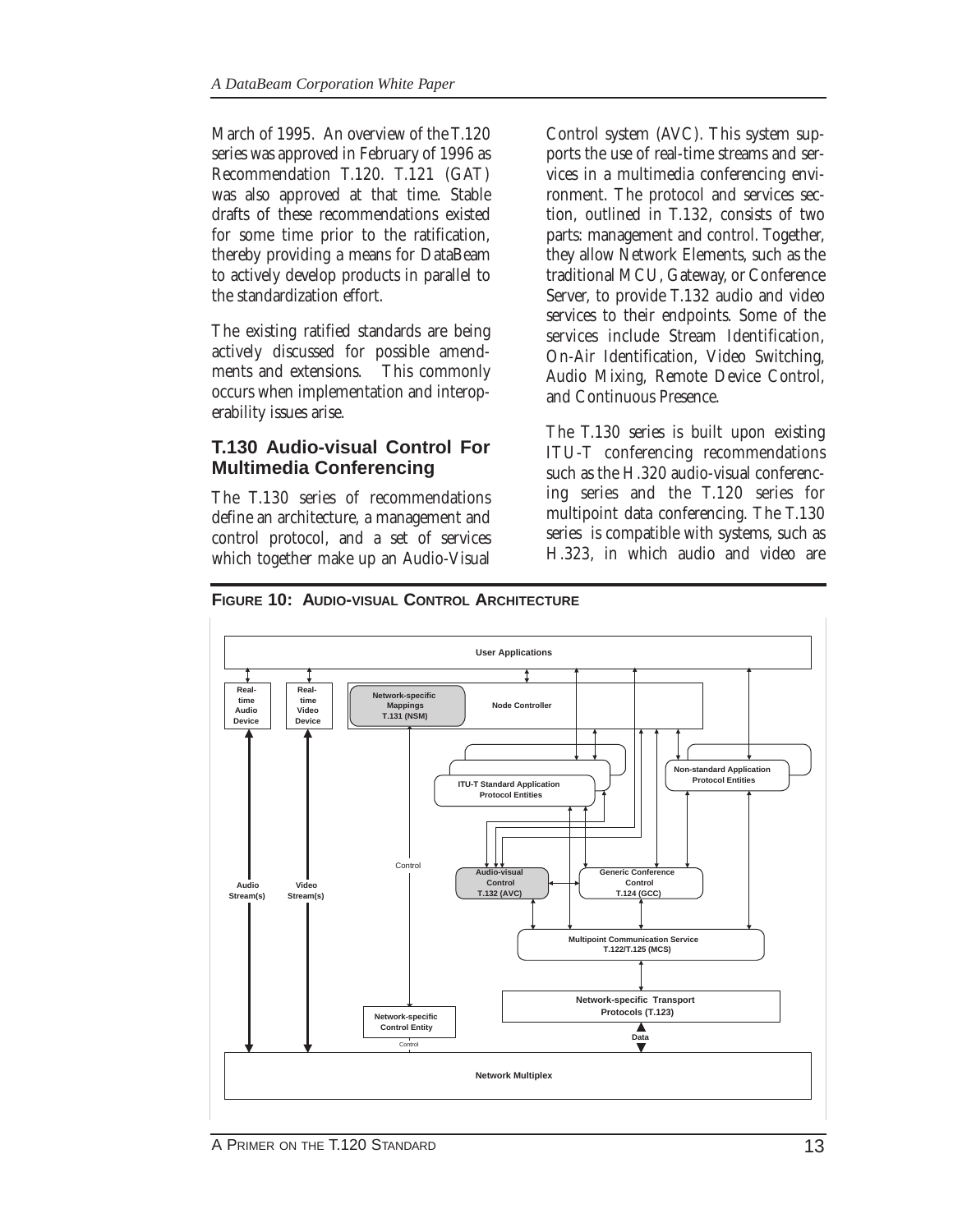transmitted independently of T.120, as well as systems which are capable of transmitting multiple media types within a common multiplex.

Unlike other standardized methods for managing real-time streams within a conference, T.130 provides some unique capabilities:

- Contains a network- and platform- • independent control protocol for • managing real-time streams
- Coordinates operations across • network boundaries
- Processes and distributes media streams within a conference • environment
- Delivers of Quality of Service (QoS) to multimediacommunications • applications
- Provides distributed conference • management
- Leverages the functionality of existing • multimedia protocols

T.130 can be used in any conferencing scenario where there is a need for multipoint audio or video. T.130 relies upon the services of GCC and MCS to transmit control data, but the audio and video streams are transported in independent logical channels due to the transmission requirements of real-time data flows. (See Figure 10).

T.130 and T.132 were determined in March of 1997 and should be ratified in January of 1998. T.131, which defines network-specific mappings to allow AVC to communicate with the underlying Multimedia Control Protocol, such as H.245, should be determined in the Fall of 1997.

## **VENDOR COMMUNITY SUPPORT FOR T.120**

More than 100 multinational companies have pledged their support for the T.120 standard and more are being added to this list every week. Public supporters of T.120 include international market leaders, such as Apple, AT&T, British Telecom, Cisco Systems, Deutsche Telecom, IBM, Intel, MCI, Microsoft, Motorola, PictureTel, and DataBeam.

Most supporters of T.120 are also members of the International Multimedia Teleconferencing Consortium (IMTC). The goals of the IMTC are to promote the awareness and adoption of ITU teleconferencing standards, including T.120 and H.32x. The IMTC provides a forum for interoperability testing and helps to define Application Programming Interfaces (APIs). DataBeam's co-founder and chief technical officer, C. J. "Neil" Starkey, serves as the president of the IMTC. Previously, Starkey served for six years as chairman of the ITU study group that defined T.120.

## **NEW MARKETS FOR T.120 DEPLOYMENT**

The teleconferencing community is the first market segment to adopt the T.120 standard. Because the technology is broad in scope, it can be effectively used by a number of other application software vendors and equipment providers.

The computing paradigm is rapidly extending past today's personal productivity model. Over the next two years, we will witness the development of a new generation of application software that incorporates multi-party collaboration. Independent Software Vendors (ISVs) have begun to adopt T.120 as the means in which to incorporate real-time collabora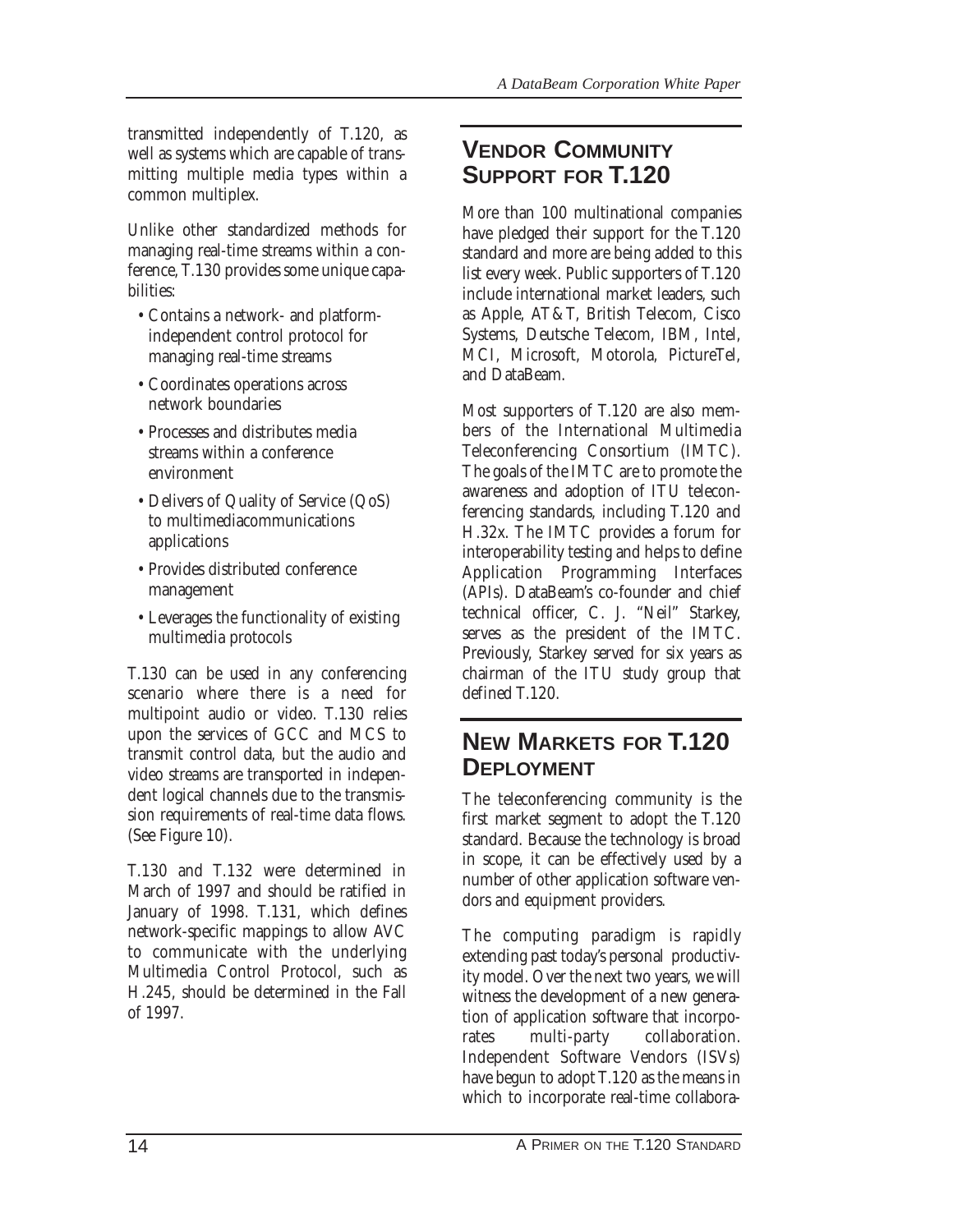tion capabilities into common desktop applications, such as word processing and presentation graphics. Engineering products, such as Computer Aided Design (CAD) software, are also on the migration path to T.120 technology. Other ISVs with a strong interest in T.120 include developers of fax, remote control, document imaging, and "overtime" collaboration products, such as Lotus Notes.

With T.120 technology in the hands of operating system providers and horizontal application vendors, network equipment providers are beginning to take notice. For vendors of PBXs, network bridges, hubs, routers and switches, T.120 represents an important opportunity to provide valueadded capabilities within their network products. In the short-term, these features will represent an opportunity for competitive advantage. However, within the next year, T.120 support will be a required feature.

Finally, we can envision a whole range of T.120 applications in the areas of interactive video, network gaming, and simulations. From Nintendo to DOOM to settop boxes, the need for bidirectional multipoint data communications is acute. The ability to use a common set of APIs and protocols that are broadly supported from the desktop through the network will drive the adoption of T.120 into these important emerging markets.

## **IMTC, ITU, AND T.120**

Standards have played an important part in the establishment and growth of several consumer and telecommunications markets. By creating a basic commonality, standards ensure compatibility among products from different manufacturers. This encourages companies to produce varying solutions and encourages end users to purchase the solutions without fear of obsolescence or incompatibility.

The work of both the IMTC and the ITU represents organized efforts to promote a basic connectivity protocol that will encourage the growth of the multimedia telecommunications market. The Standards First<sup> $M$ </sup> initiative, which is supported by many industry leaders, requires a minimum of H.320 and T.120 compliance, which is enough to establish this basic connectivityprotocol. Manufacturers are then able to build on the basic compliance by adding features to their products, creating Standards Plus equipment.

With Standards First, the IMTC has the end users' interests in mind. By ensuring interoperability among equipment from competing manufacturers, Standards First also ensures that a customer's initial investment is protected and future system upgrades are possible. The IMTC is helping to educate the industry and the public about the importance, function, and status of standards. In addition, the organization provides a coordination point for industry leaders to communicate their interests to the ITU-T. As the multipoint multimedia teleconferencing industry continues its rapid growth, the development and implementation of standards for interoperability, and the work of the IMTC, will be instrumental in securing the market's future.

## **IMPLEMENTING T.120**

With the T.120 set of standards in place, third-party developers are faced with yet another challenge— implementation. DataBeam's Collaborative Computing Toolkit Series (CCTS<sup>TM</sup>) has jump-started the conferencing industry by providing the first standards-based toolkits for developing multipoint, data-sharing applications. These toolkits encapsulate the complex system-wide, multipoint communications stacks that allow application developers to rapidly embed sophisticated realtime, data-sharing capabilities into new or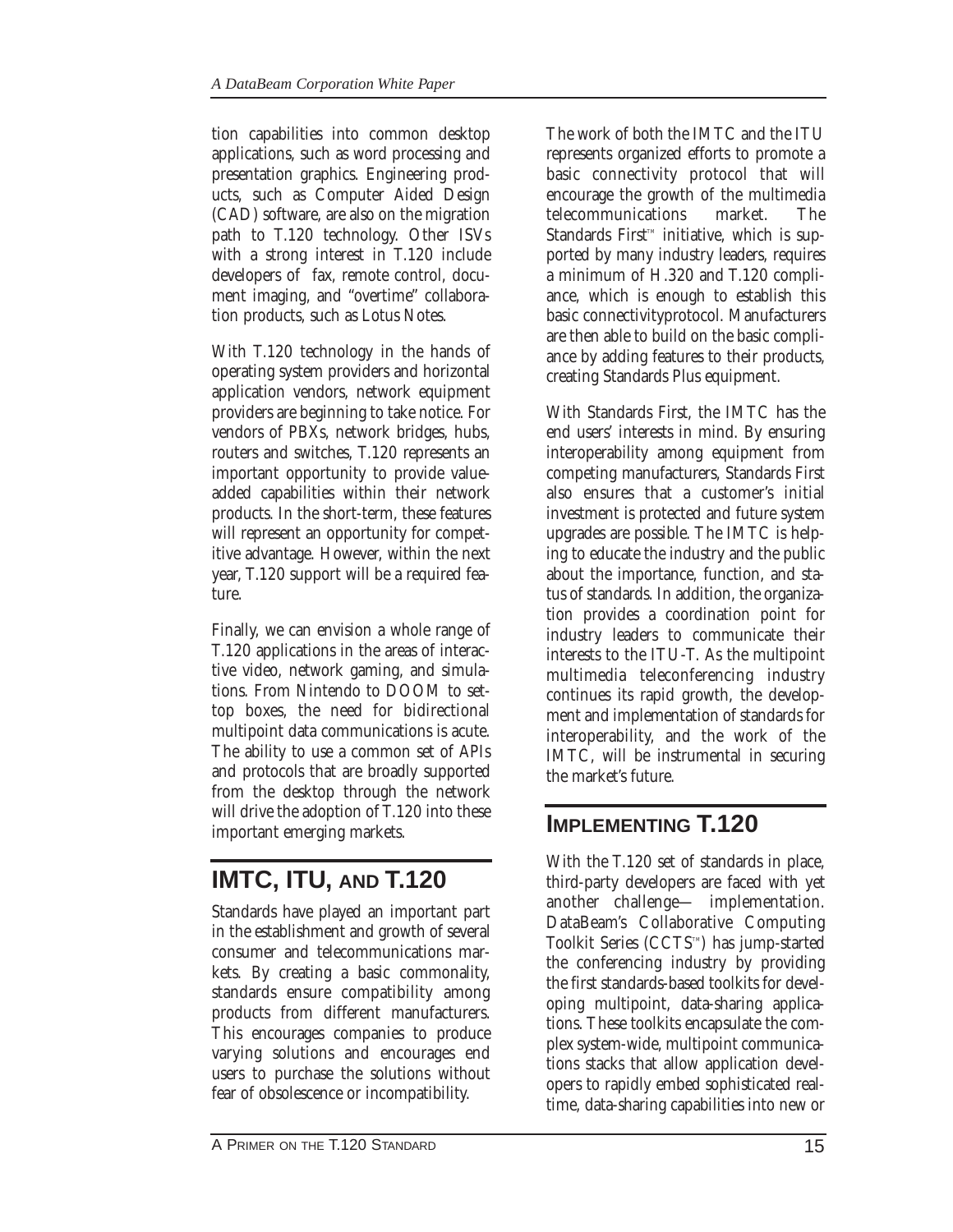existing products. Simply stated, CCTS provides a seamless solution for parties developing standards-based communication solutions.

As a result, DataBeam envisions an acceleration in the development of software applications and network infrastructure products such as, PBXs, bridges, routers, network switches, and LAN servers, that incorporate T.120. In addition, the industry will grow well beyond today's existing paradigms and the world will begin to see a whole range of new products and services that incorporate T.120. Users waiting for the standards dust to settle can now feel confident that with the support of vendors like Microsoft, DataBeam's T.120-based Collaborative Computing Toolkit Series is the best solution for industry-wide interoperability.